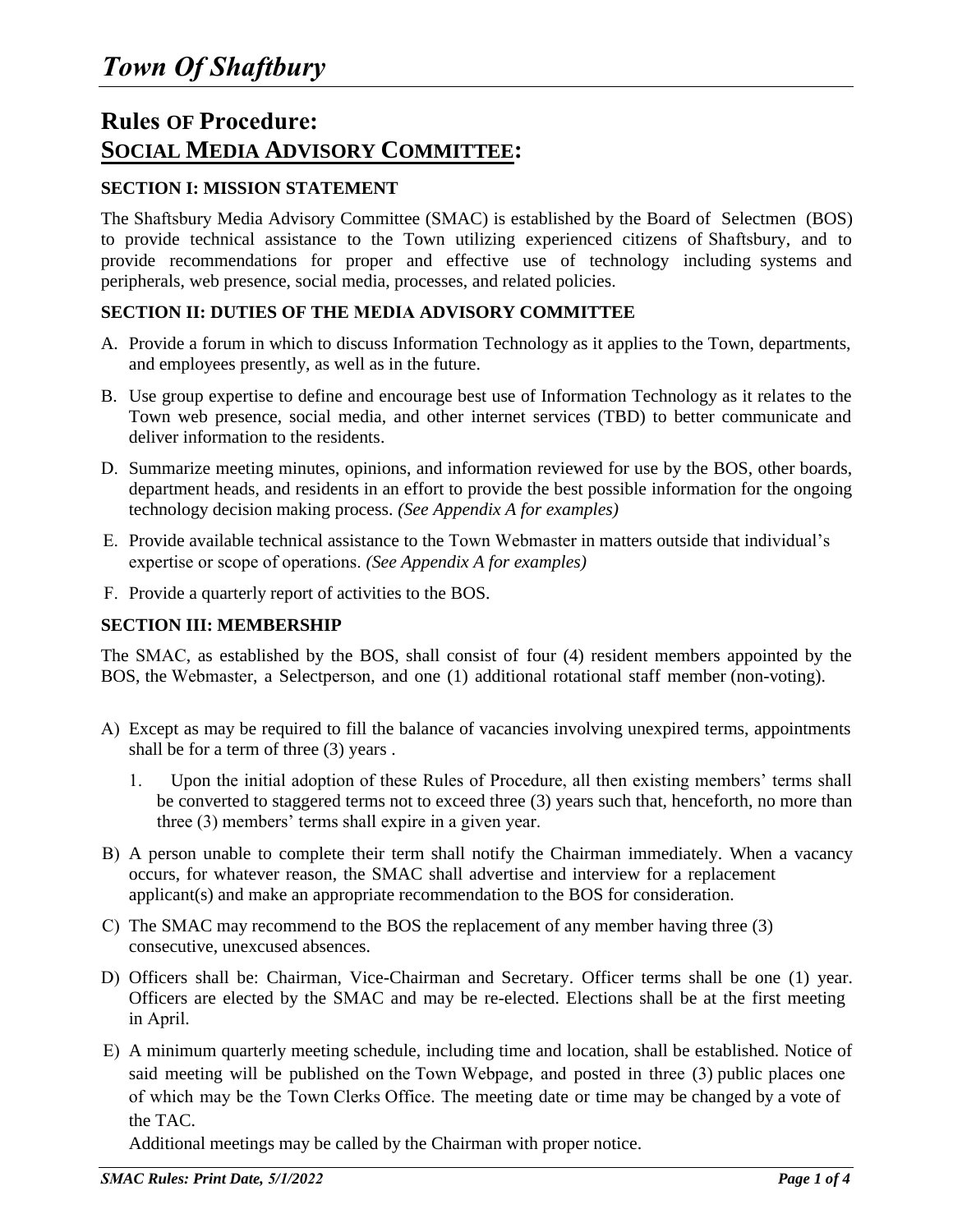- F) In order to conduct a meeting, a quorum consisting of a simple majority must be present.
	- 1. All meetings will be conducted in compliance with Vermont Open Public Meeting Rules.
	- 2. Participation in a scheduled meeting by a member via telephone or other electronic means may be permitted at the discretion of the Committee.
	- 3. When one or more members of the Committee are participating via telephone or other electronic means, all votes shall be by a roll call.
- G) Meeting agenda shall consist of: Announcements, Scheduled Agenda Items, Old Business, and New **Business**
- H) Minutes of each meeting shall be recorded and made available to the public in accordance with the provisions of the Vermont OPen Public Meeting Rules.
- I) Matters involving conflict of interest will be handled in accordance with the Town of Shaftsbury's Conflict of Interest policy.

## **SECTION IV: ROLES OF MEMBERS**

- A) CHAIRPERSON: Duties are as follows:
	- 1. Finalize meeting agendas.
	- 2. Support volunteer technical assistance by setting priorities for future SMAC development. Commitment to the SMAC and its values; an understanding of SMAC objectives, Committee members' expertise, and relationships needed.
	- 3. Call meetings to order at the time the SMAC is set to meet by calling members to order.
	- 4. Announce business before the SMAC in the order it is to be acted upon.
	- 5. Recognize members entitled to the floor.
	- 6. State and put to vote all the questions which are regularly called or necessarily arise in the course of the proceedings, and announce the result of the vote.
	- 7. Assist in expediting all business in every way compatible with the rights of the members by:
		- a) Allowing remarks when non-debatable motions are pending.
		- b) Calling a recess to permit restoration of order or clarification of an obscure point if s/he thinks it advisable.
		- c) Guiding members when engaged in a debate to stay within the rules of order.
- B) VICE-CHAIR: Duties are as follows:
	- 1. Preside in the Committee Chair's absence, assuming temporary Chair responsibilities.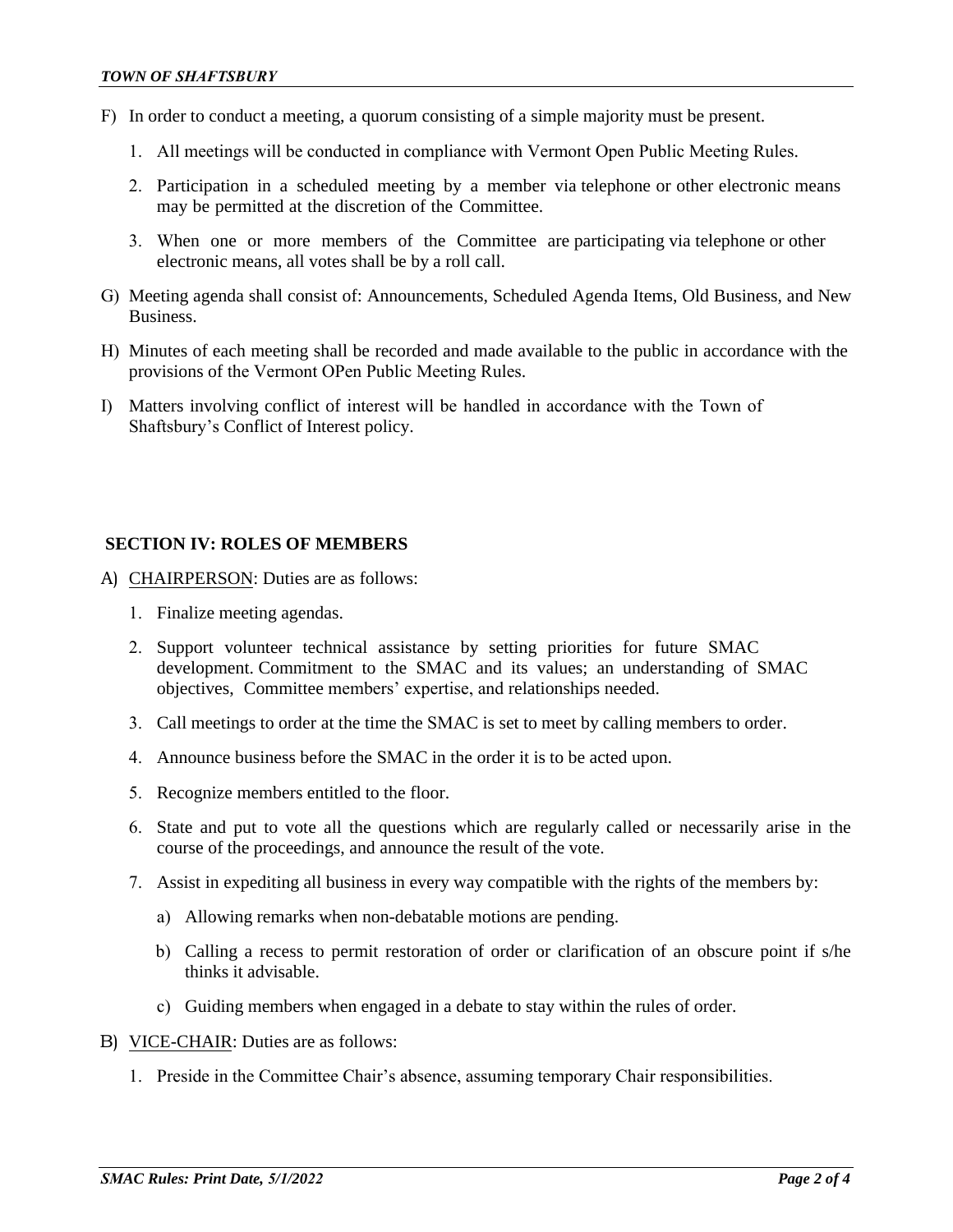- C) SECRETARY: Duties are as follows:
	- 1. Record the minutes of the meeting.
	- 2. Provide minutes of meetings to the public upon request, and otherwise assist in compliance with the open public meeting rules.
	- 3. Maintain records and files of action items, projects and activities as needed.
- CI) MEMBER: Duties are as follows:
	- 1. Know and understand the SMAC's purpose and scope.
	- 2. Prepare for meetings, attend meetings and participate in discussions.
	- 3. Participate in recommendation making.
	- 4. Carry out specific task/action item assignments by the due date and report back to the committee.

#### **SECTION V: AMENDMENT PROCEDURE**

Upon recommendation of the SMAC, these Rules of Procedure may, from time to time, be amended by a majority vote of the BOS at a regularly scheduled meeting. Notice of proposed changes shall be posted in at least two (3) public places, one of which must be the Town Hall, at least fourteen (15) calendar days prior to the date of the meeting.

### **SECTION VI: EFFECTIVE DATE**

These Rules of Procedure shall take effect immediately upon adoption by the BOS and shall supersede any and all such Rules previously enacted.

### **Adopted by the BOS - May 5, 2022**